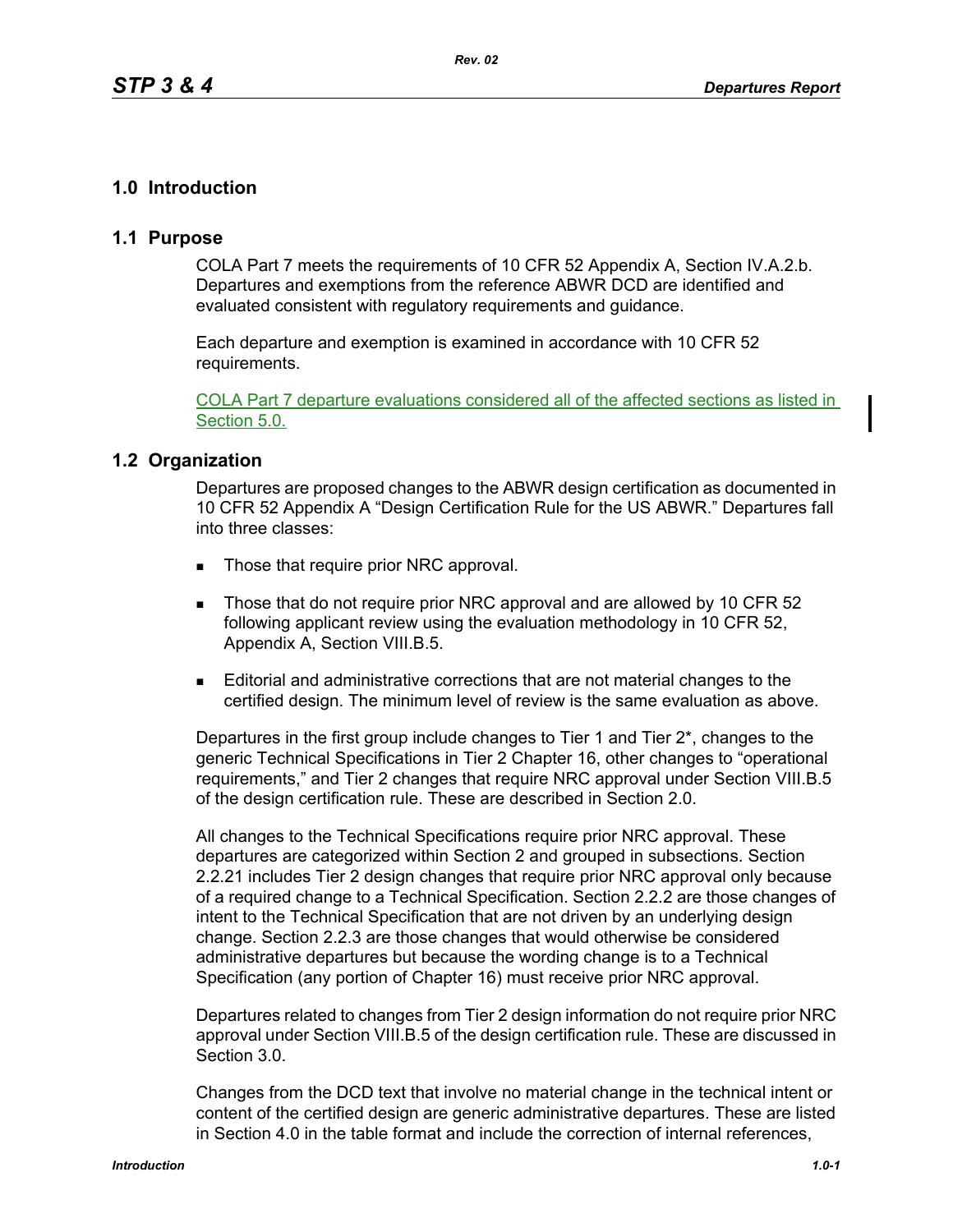consistency in nomenclature, and resolution of obvious technical misstatements such as wrong units.

Departures and exemptions can affect one or more sections of the COLA. Sectional changes are linked to a primary section. The primary section assigned is the highest in the change hierarchy, i.e. Tier 1 before T2\* before Tier 2. Each departure is assigned a primary section, and all secondary sections follow. A cross-tabulation of affected sections against the primary section is also provided.

Departures are also designated as either standard (prefixed as STD), applying to STP 3 & 4 and all subsequent applications that reference the ABWR, or site-specific, applying only to this STP 3 & 4 COLA (prefixed STP).

A separate table is provided in Section 5.0 for those drawings and figures transmitted in FSAR Chapter 21 that are changed as a result of a departure. These are organized both by departure vs. drawing and drawing vs. departure for reviewer convenience.

### **1.3 Report Format**

Section 2.0 is a compilation of those reports for departures that require prior NRC approval. Each report includes a description of the conceptual change that explains the reasoning for the change. The description explains both the primary affected section and all secondary affected sections. Each description includes the regulatory justification base(s) under which the Commission may grant the departure. A summary of the safety evaluation performed prior to application submittal is also provided as well as any references to, for example, submitted license topical reports or post-certification rulemaking actions.

Section 3.0 is the compilation of those reports for which prior NRC approval is not required per 10 CFR 52. These contain a description of the change and a summary of the written evaluation of the changes under Section X.A.3 of the design certification rule. These summary reports are similar in format and level of detail as reports submitted by operating reactors as required by 10 CFR 50.59. The written evaluations are performed per procedure and the final written evaluations are documented in the design record files and are retained for the life of the plant*.*

Section 4.0 is a tabulation of the administrative departures identified in developing the STP 3 & 4 COLA. These have been screened using the "50.59-like" process and do not require NRC approval under Section VIII.B.5 of the design certification rule because they do not impact:

- **Any design function.**
- Method of performing or controlling a design function.
- An evaluation for demonstrating that the intended design function will be accomplished.

Section 5.0 collects and summarizes information in the form of tables contained in Sections 2.0, 3.0 and 4.0.